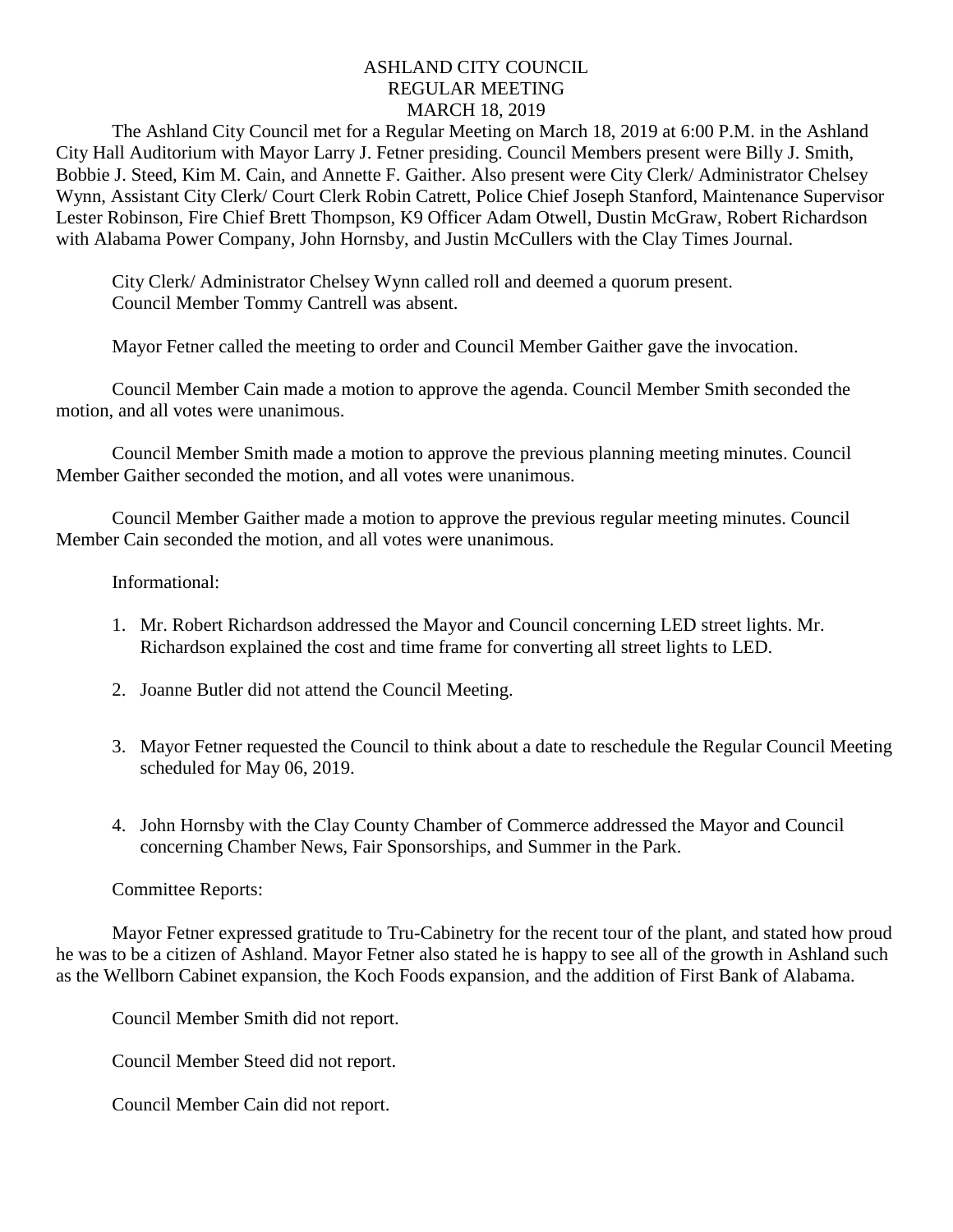Council Member Gaither reported the Wynn Building is coming together and commended the Maintenance Department on their efforts. Council Member Gaither stated she is happy to see the City looking as good as it does.

Police Chief Stanford discussed agenda items and introduced Officer Candidate Dustin McGraw to the Mayor and Council.

Maintenance Supervisor Robinson advised the Maintenance Department has been very busy. Supervisor Robinson discussed agenda items, stated the canopy repairs should be completed this week, the limb route was completed today, and grass cutting has begun.

Fire Chief Thompson reported the Fire Department has been quiet, and he is awaiting a letter from the City Attorney concerning the Rescue Truck. Fire Chief Thompson also advised the AED recently ordered is on the way.

City Clerk/ Administrator Chelsey Wynn reminded everyone to complete their Statement of Economic Interest before April 30, 2019.

New Business:

Council Member Smith made a motion to approve the bills received since the last regular meeting in the amount of \$22.710.14. Council Member Cain seconded the motion, and all votes were unanimous.

Council Member Smith made a motion approving to pay SEMS Fire Protection \$475.00 for annual pump test for the Fire Department. Council Member Gaither seconded the motion, and all votes were unanimous.

Council Member Cain made a motion approving to pay Alabama Law Enforcement Agency \$1,650.00 for SNAP (NCIC) and LETS access for January 01, 2019- March 31, 2019 for Ashland Police Department. Council Member Gaither seconded the motion, and all votes were unanimous.

Council Member Cain made a motion to approve Assistant Chief/ Investigator Corey Dickinson and Code Enforcement Officer Tony Hubbard to attend NRA Law Enforcement Firearm Instructor Development School at a cost of \$645.00 per person and reimburse travel expenses. Council Member Gaither seconded the motion, and all votes were unanimous.

Council Member Gaither made a motion to give Police Chief Joseph Stanford a one-step performance evaluation raise to Range 18 Step 5 (\$21.97) per hour effective March 22, 2019. Council Member Cain seconded the motion, and all votes were unanimous.

Council Member Gaither made a motion giving approval to apply for Community Foundation of Northeast Alabama Big Idea Grant to aid in the purchase of a splashpad. Council Member Cain seconded the motion, and all votes were unanimous. It was understood this was for the pre application.

Council Member Gaither made a motion to pay Graves Fabricating, Inc. \$18,399.00 (\$18,074.00 already reimbursed from AMIC) for repair of awning on Court Square. Council Member Smith seconded the motion, and all votes were unanimous.

Council Member Cain made a motion approving to be a Silver Sponsor (\$325.00) for the Clay County Fair. Council Member Steed seconded the motion, and all votes were unanimous.